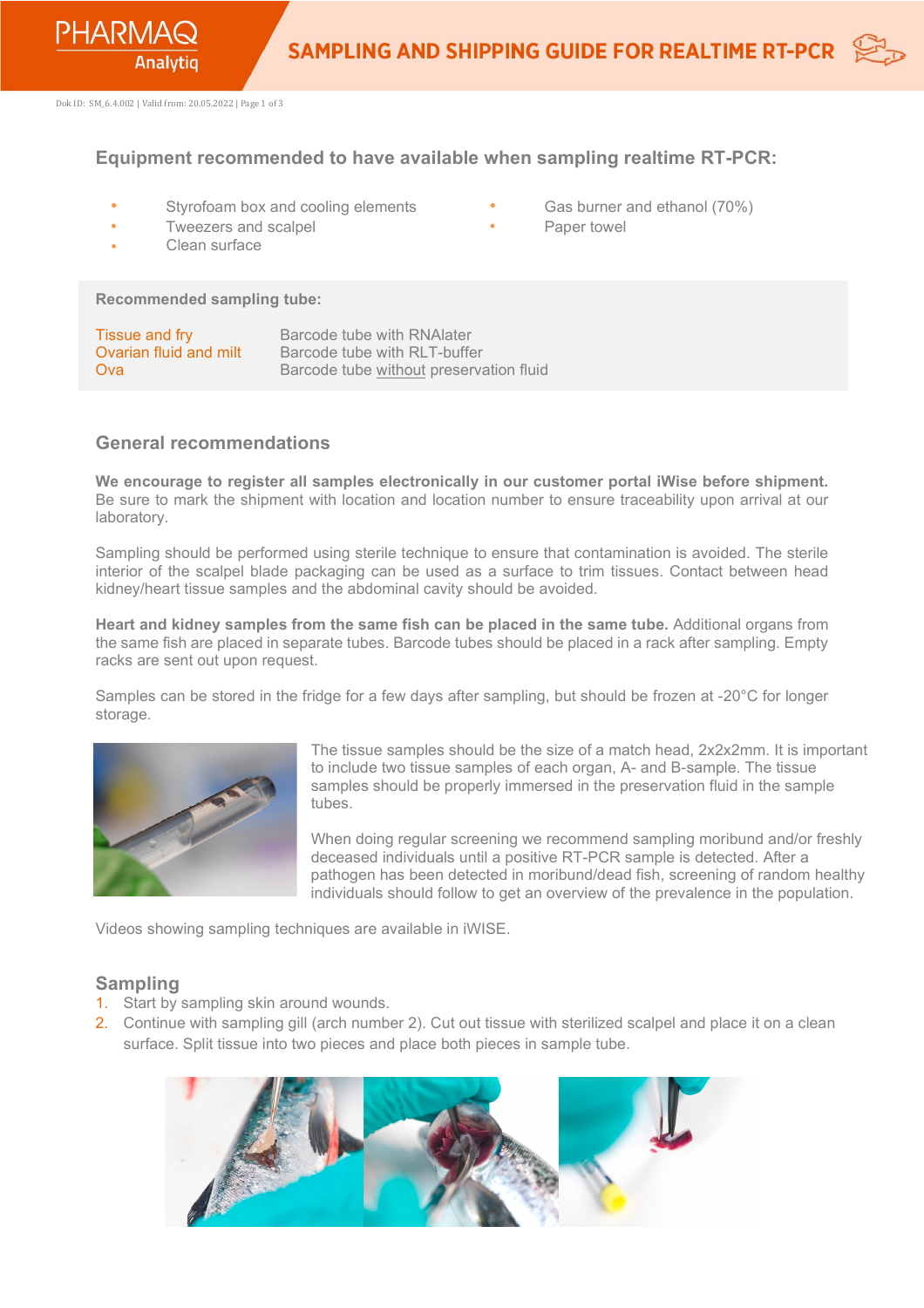

Dok ID: SM\_6.4.002 | Valid from: 20.05.2022 | Page 2 of 3

3. Sterilize the scalpel blade and tweezers with gas burner before making a cut into the heart cavity. Use the tweezers to pick up the heart by the bulbus area and cut out the heart. Cut off the apex, split the tissue in two pieces and place both pieces in new sampling tube.



4. Remove any tissue residues from the instruments and sterilize them with gas burner before making a cut in the abdominal cavity.



- 5. The kidney should be the first organ sampled from the abdominal cavity. Identify the kidney by removing the swim bladder. Use gas burner to sterilize the instruments again before extracting a small square from the head kidney. Split the tissue in two pieces. The kidney can be placed in the same sampling tube as the heart tissue.
- 6. When you have finished sampling one fish, write down any comments by the correct sampling tube (i.e healthy, moribund, dead or injury).
- 7. Place the sample tubes in a thick envelope or styrofoam box together with cooling elements and information about location and location number. Order form and barcode sheet should also be included if samples are not registered electronically. Send the package with express delivery.

| Fry                                                  | Place the whole alevin in tube                                                            |
|------------------------------------------------------|-------------------------------------------------------------------------------------------|
| <b>Alevins</b>                                       | The head is cut just behind the operculum, and if necessary, can be cut in half before    |
| <b>Larger fry</b>                                    | being placed in tube. It is important to include gills, heart, and kidney in the section. |
| <b>Broodfish</b><br><b>Ovarian fluid/milt</b><br>Ova | Min 0,2 ml and max 1 ml ovarian fluid or milt in each tube.<br>One ovum per tube          |

For ovarian fluid and milt, tubes with RLT-buffer should be used. Do not pool ovarian or milt samples from several individuals in the same tube. Ova is placed in empty tubes without preservation fluid. Ovarian fluid should preferably be taken from the bucket after stripping, and not directly from the fish.

If anything is unclear – Please contact us!

### **Ship the samples with express delivery to:**

**PHARMAQ Analytiq AS Thormøhlensgate 53D 5006 Bergen Norway**